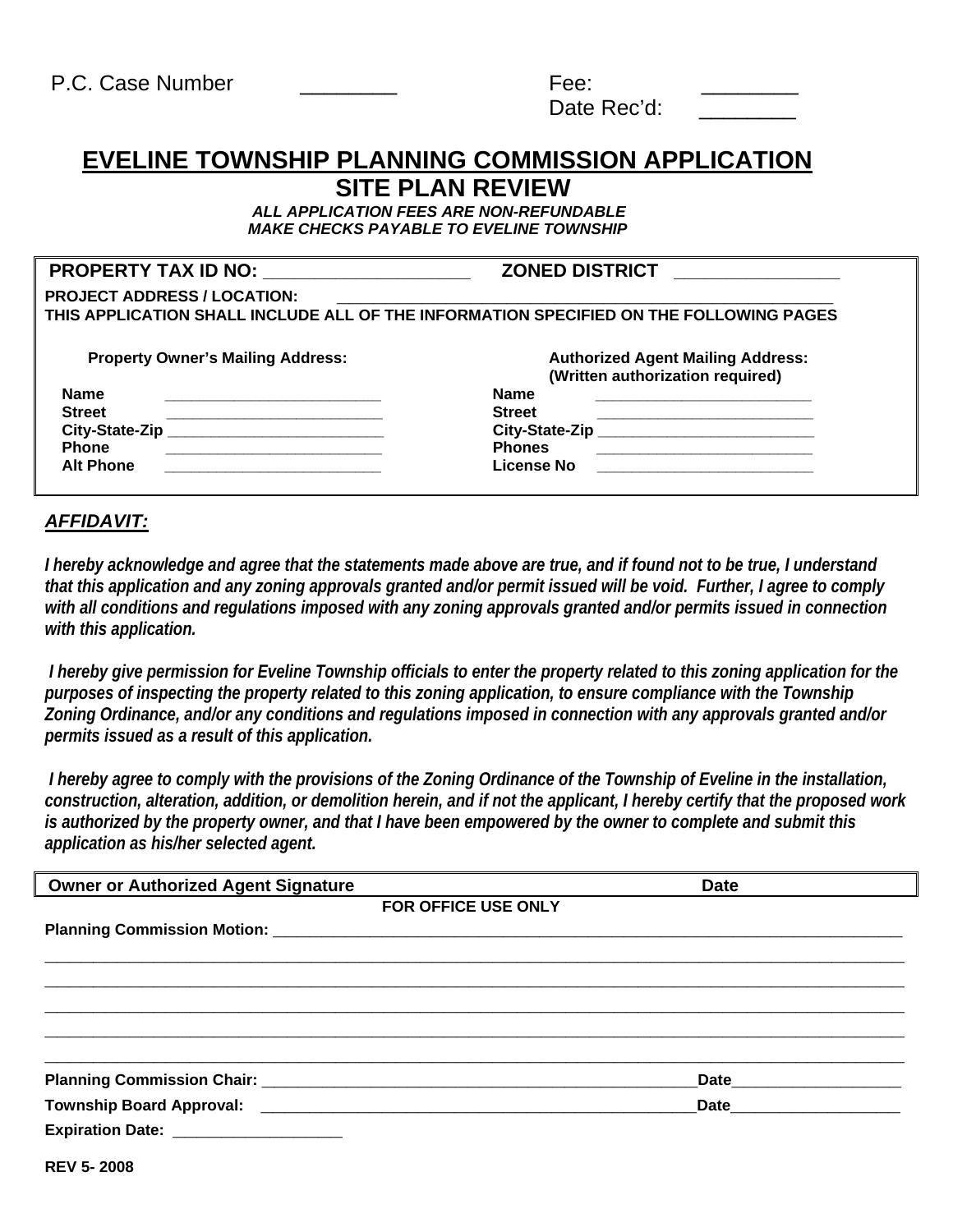## **EVELINE TOWNSHIP**

## **Information to be included with an application for site plan review**

The Applicant shall submit seven (7) copies of the following site plan drawings and data to the Zoning Administrator.

- I. A site plan drawing and other data meeting the following requirements:
	- A. All site plans shall be drawn at a scale depicting no more than one hundred (100) feet per inch and shall include plan preparation and revision dates, a graphical scale, north arrow, and a location map. The location map shall depict the proposed development site, section lines and numbers, and major roadways within two thousand (2,000) feet of the site.
	- B. A survey of the property showing property line dimensions and bearings, and easements of record, required setbacks, and a written legal description.
	- C. Present zoning of the subject property and adjacent property.
	- D. All existing or proposed public and private right-of-way and easement lines located on and adjacent to the subject property.
	- E. Location and total number of curb cuts, driveways, off-street parking, and loading spaces.
	- F. Proposed exterior building dimensions (horizontal and vertical), gross floor area, number of floors, and proposed uses.
	- G. Location and dimensions of all existing and proposed structures, walks, open areas, walls, fences, screen plantings and/or other landscaping.
	- H. Existing and proposed sewer, water, and other utility lines, plus location and type of sewage treatment facility and water sources.
	- I. Area of subject property to be covered by buildings.
	- J. Location, size, height and orientation of all signs, trash receptacles, light fixtures, and any other accessory structures and uses.
	- K. Location and dimension of exterior drains, dry wells, catch basins, retention and/or detention areas, sumps, and other facilities designed to
	- L. collect, store or transport stormwater or wastewater as well as point of discharge.
	- M. Site plans for residential projects, (single-family dwellings, multiple-family developments, mobile home parks, motels, hotels, Bed & Breakfast etc.) shall include the following additional information:
		- 1. Minimum floor area of dwelling
		- 2. Total number of units proposed
		- 3. Number of bedrooms per unit
		- 4. Areas to be used for open spaces and recreation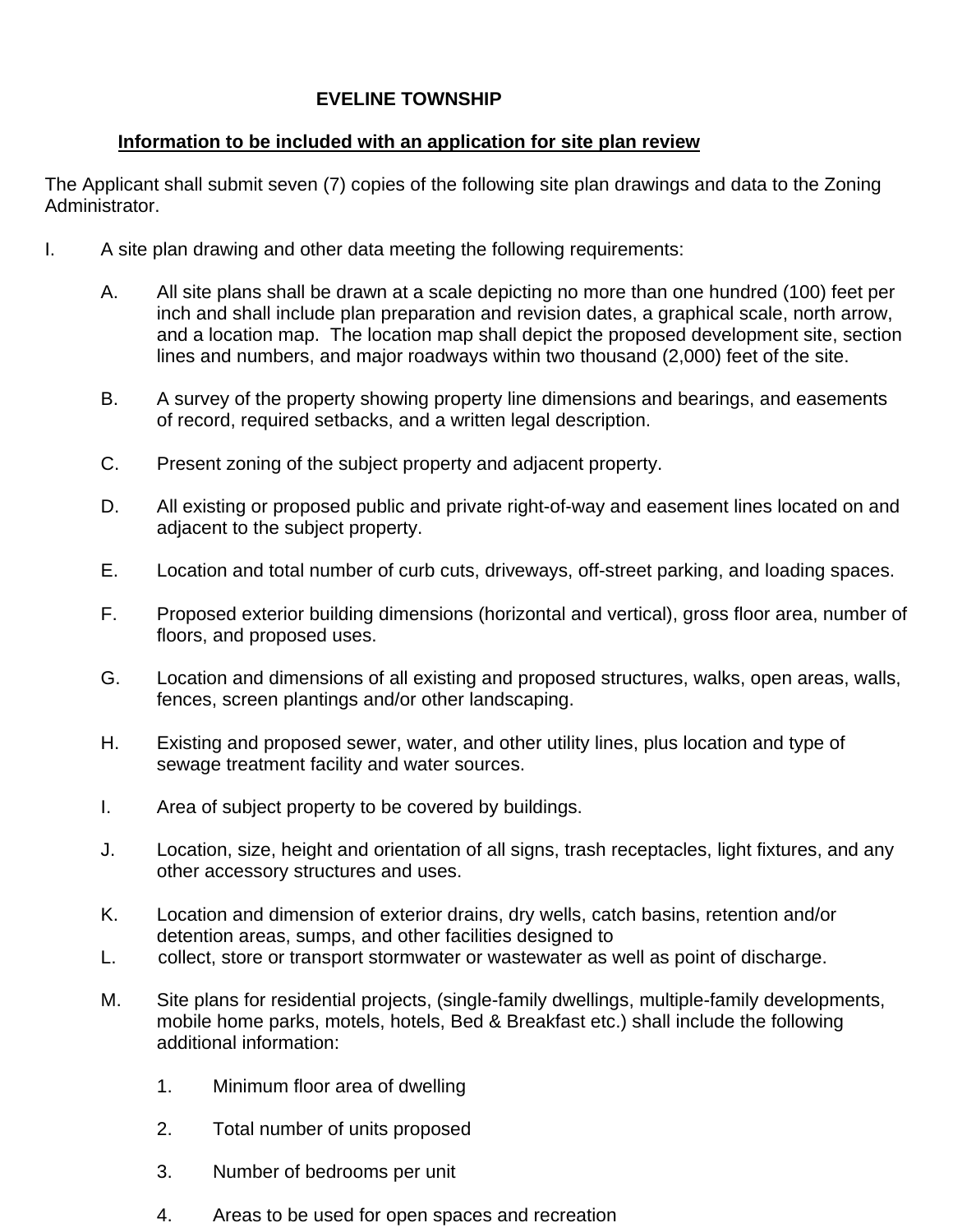- N. General locations of natural features such as woodlots, water bodies, wetlands, high-risk erosion areas, slopes fifteen (15%) percent and over, beach, sand dunes, drainage, and similar features. Where necessary to determine compliance with the Steep Slope Protection Overlay Standards of Section 4.26, more detailed topographic elevations shown at 5-foot intervals.
- O. Such other information regarding the development area that may be required to determine conformance with this Ordinance.
- II. Answers to the following questions. (NOTE: You must provide specific reasons to support your answers. Please attach additional sheets, if necessary, to provide detailed answers.)

.

.

.

.

.

.

- A. Please describe how the proposed development depicted on the site plan conforms to the applicable provisions of the zoning ordinance (including all use and dimensional standards, parking requirements, setbacks, etc.).
- B. Please describe how the buildings, parking areas, signs, walls, fences, and the like depicted on the site plan are designed to minimize adverse effects on adjacent properties and future users.
- C. Please describe how the proposed development depicted on the site plan is designed to retain as many natural features on the site as possible, particularly where such features provide a buffer between adjoining properties or assist in preserving the general appearance of the neighborhood or help control soil erosion or stormwater runoff.
- D. Please describe how the proposed development depicted on the site plan conforms to the driveway and traffic standards of the Michigan Department of Transportation and/or the Charlevoix County Road Commission. In addition, please describe how the proposed development depicted on the site plan is designed to protect the safety and convenience of pedestrian and vehicular traffic.
- E. Please describe how the proposed development depicted on the site plan conforms to any applicable fire safety and emergency vehicle access requirements.
- F. Please describe how the proposed development depicted on the site plan conforms to the Charlevoix County Drain Commission standards.
- G. Please describe how the proposed development depicted on the site plan conforms to the standards of the Charlevoix County Soil Erosion and Sedimentation Control Ordinance.